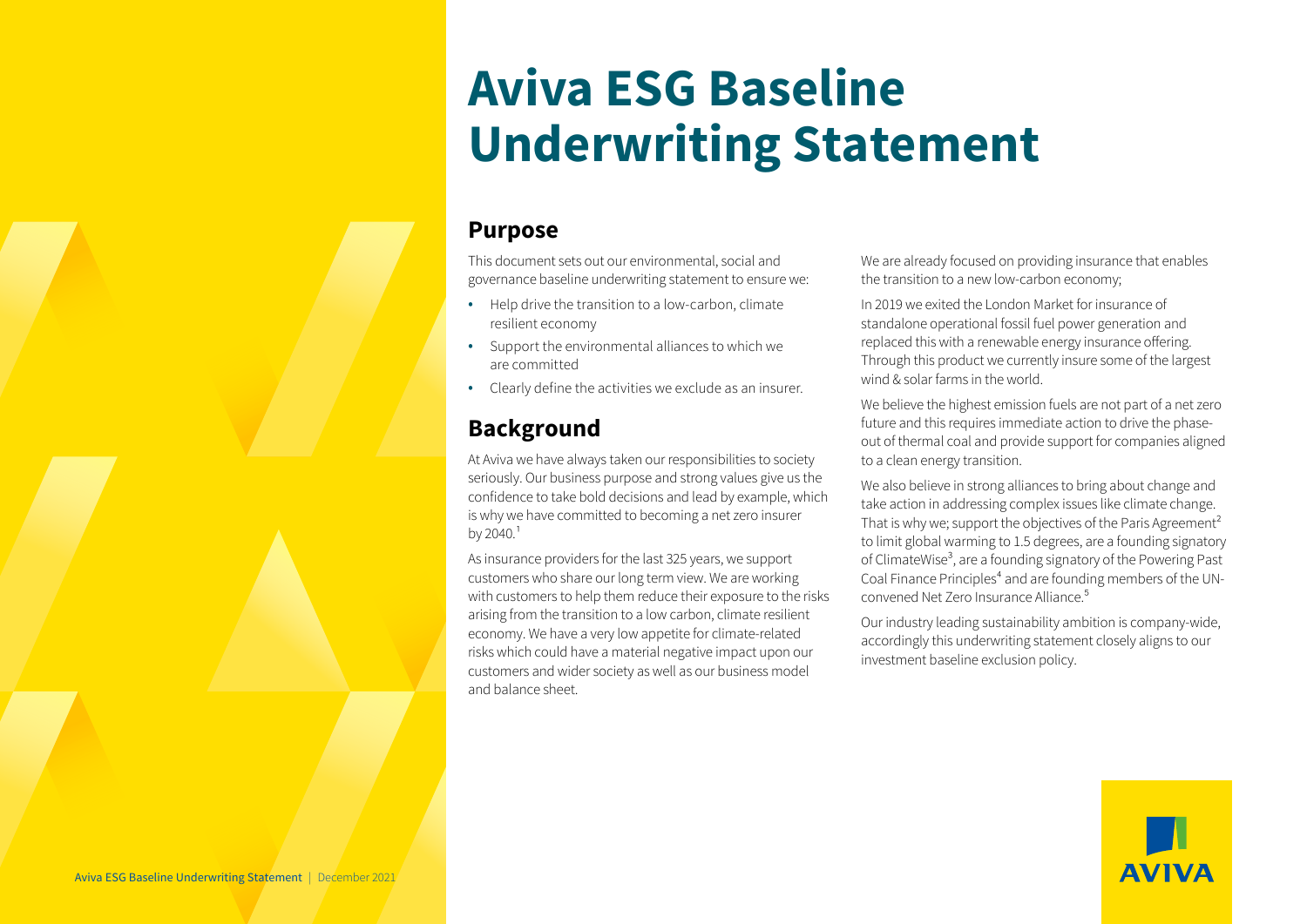# **Phasing out the highest emission fuels**

Thermal coal emits significantly more carbon than any other energy source in today's fuel mix, meaning that reducing the use of thermal coal in power generation is a critical first step that must take place if the goals of the Paris Agreement are to be achieved.

Further to our commitment as signatories to the Powering Past Coal Alliance, we have set our own bold ambition to build a zero-carbon future.

Effective immediately, we will no longer offer insurance for:

- Construction of coal-fired power stations
- Construction or operation of thermal coal mines
- Power generation risks which generate power from coal
- Any new fossil fuel mining or extraction projects
- Companies where more than 5% of their revenues are directly generated from extracting fossil fuels.
- Offshore oil and gas rigs and platforms

#### **Exceptions**

- We will consider companies serious about their transition out of high carbon fuels and who have committed to clear Science Based Targets aligned to the Paris Agreement target of limiting temperature rises to 1.5 degrees
- Businesses indirectly related to fossil fuels such as Solid Fuel Merchants and Commodity Traders
- We will continue to provide:
	- ◆ Employee benefit insurances
	- ◆ Management liability insurance
	- ◆ Construction and property coverage for stand alone renewable energy assets

#### **Support and guidance**

Tackling the climate emergency requires commitment from everyone and we think it is important to encourage companies to continuously improve. We will proactively engage with our customers on climate action to provide insurance and risk management solutions as they seek to reduce emissions and evolve their business practices for a sustainable future.

For customers already at increased risk we provide expert risk management advice and guidance to help make their properties more resilient reducing the impacts of future climate related events.

We actively support the development of renewable energy generation and have developed specific insurance solutions to help the construction of new facilities and protect those in operation.

# **Controversial Products**

We believe there are some products and business practices that are detrimental to society and incompatible with our values and our strong lead on climate action.

We are therefore reaffirming our position not to insure companies involved in the following;

- The manufacture of tobacco products
- The manufacture, sale or supply of cluster bombs or anti-personnel mines
- The manufacture, sale or supply of arms and munitions
- Animal testing

#### **Exceptions**

- We will consider publicly listed arms and munition companies that can demonstrate strong corporate governance and oversight where this is an incidental/ancillary element of their business and companies that provide support equipment.
- We will consider companies where animal testing is an incidental non-core activity, that can evidence animal testing is only used as a last resort and where the use of controversial testing is minimised.
- We will continue to provide support to employees of these companies through employee benefit insurances